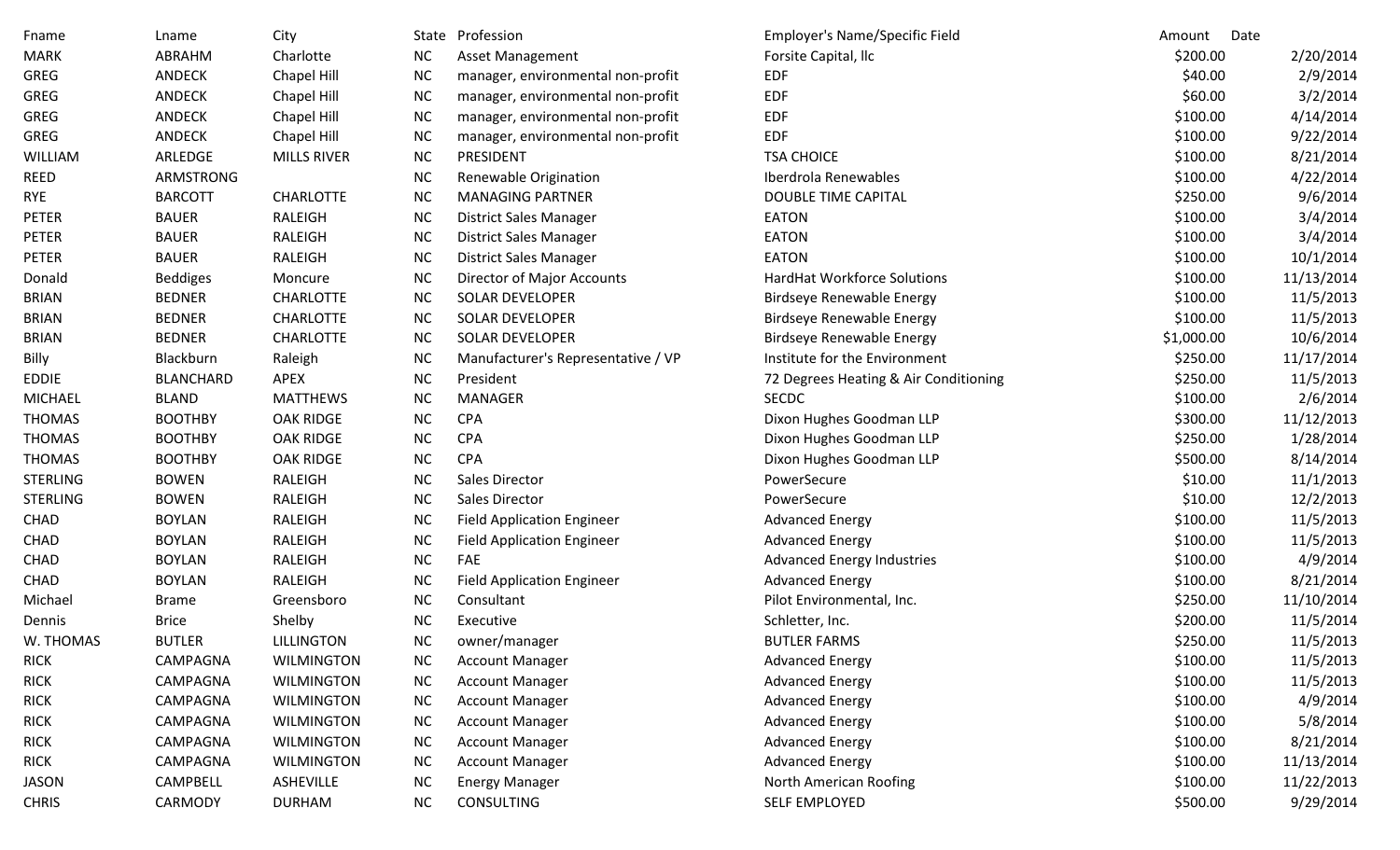| KEVIN          | <b>CHANDLER</b>  | RALEIGH            | <b>NC</b> | CONSULTANT                  | <b>NEXUS STRATEGIES</b>              | \$100.00   | 10/1/2014  |
|----------------|------------------|--------------------|-----------|-----------------------------|--------------------------------------|------------|------------|
| Lori           | <b>COLLINS</b>   | <b>CHARLOTTE</b>   | <b>NC</b> | <b>Executive Director</b>   | <b>CLT Joules</b>                    | \$100.00   | 11/3/2013  |
| <b>RYAN</b>    | <b>CONCHILLA</b> | RALEIGH            | <b>NC</b> | <b>PWS</b>                  | <b>ECS Carolina's LLP</b>            | \$100.00   | 4/14/2014  |
| GARALD         | <b>COTTRELL</b>  | <b>NEW BERN</b>    | <b>NC</b> | President                   | <b>Wellons Energy</b>                | \$100.00   | 11/5/2013  |
| GARALD         | <b>COTTRELL</b>  | <b>NEW BERN</b>    | <b>NC</b> | President                   | <b>Wellons Energy</b>                | \$100.00   | 11/5/2013  |
| GARALD         | COTTRELL         | <b>NEW BERN</b>    | <b>NC</b> | President                   | <b>Wellons Energy</b>                | \$200.00   | 4/22/2014  |
| MICHAEL        | COX              | <b>CHARLOTTE</b>   | <b>NC</b> | <b>BUSINESS DEVELOPMENT</b> | <b>NARENCO</b>                       | \$100.00   | 10/1/2014  |
| PAT            | <b>DALEY</b>     | WAXHAW             | <b>NC</b> | <b>ENGINEER</b>             | <b>EATON</b>                         | \$100.00   | 10/1/2014  |
| <b>KEITH</b>   | <b>DAVIS</b>     | <b>CHARLOTTE</b>   | <b>NC</b> | DIRECTOR OF SOLAR SERVICES  | <b>AFFINITY AUTOMATION</b>           | \$100.00   | 9/26/2014  |
| <b>THOMAS</b>  | <b>DIMAIO</b>    | <b>CHARLOTTE</b>   | <b>NC</b> | <b>Territory Manager</b>    | HardHat Workforce Solutions          | \$100.00   | 2/3/2014   |
| <b>GERRY</b>   | <b>DUDZIK</b>    | <b>CHAPEL HILL</b> | <b>NC</b> | COO                         | <b>CAROLINA SOLAR ENERGY</b>         | \$1,000.00 | 10/16/2013 |
| <b>GERRY</b>   | <b>DUDZIK</b>    | <b>CHAPEL HILL</b> | <b>NC</b> | COO                         | <b>CAROLINA SOLAR ENERGY</b>         | \$1,000.00 | 3/18/2014  |
| <b>GERRY</b>   | <b>DUDZIK</b>    | <b>CHAPEL HILL</b> | <b>NC</b> | COO                         | <b>CAROLINA SOLAR ENERGY</b>         | \$1,000.00 | 8/25/2014  |
| <b>BOB</b>     | <b>DUNN</b>      | ASHEVILLE          | <b>NC</b> | <b>BUSINESS ADVISOR</b>     | <b>SELF EMPLOYED</b>                 | \$250.00   | 8/14/2014  |
| <b>DAVID</b>   | <b>EISENBUD</b>  |                    | <b>NC</b> | Vice President, Sales       | Solar Grid Storage                   | \$100.00   | 4/22/2014  |
| <b>DAVID</b>   | <b>EVANS</b>     |                    | <b>NC</b> | <b>OWNER</b>                | <b>Integrated Energy Service</b>     | \$200.00   | 4/22/2014  |
| ALLAN          | <b>EVORA</b>     | <b>CORNELIUS</b>   | <b>NC</b> | <b>OWNER</b>                | Affinity Automation, LLC             | \$250.00   | 3/3/2014   |
| ALLAN          | <b>EVORA</b>     | <b>CORNELIUS</b>   | <b>NC</b> | <b>OWNER</b>                | Affinity Automation, LLC             | \$100.00   | 9/19/2014  |
| KLEBER         | Facchini         | Waukesha           | WI        | <b>Alternative Energy</b>   | <b>EATON</b>                         | \$100.00   | 3/4/2014   |
| JAY            | <b>FAISON</b>    |                    | <b>NC</b> |                             |                                      | \$3,000.00 | 3/28/2014  |
| <b>MARK</b>    | <b>FERGUSON</b>  | RALEIGH            | <b>NC</b> | <b>ATTORNEY</b>             | KILPATRICK TOWNSEND & STOCKTON       | \$100.00   | 10/1/2014  |
| <b>MARK</b>    | <b>FLEMING</b>   | <b>HICKORY</b>     | <b>NC</b> | <b>CONSULTANT</b>           | <b>SELF EMPLOYED</b>                 | \$100.00   | 9/29/2014  |
| PAUL           | <b>FLEURY</b>    | Charleston         | SC        | Solar Developer             | <b>Sustainable Energy Solutions</b>  | \$100.00   | 2/25/2014  |
| <b>ASHLEY</b>  | <b>FOURNIER</b>  | LAWRENCEVILLE      | GA        | PROJECT MANAGER             | SOUTHEAST ENERGY EFFICIENCY ALLIANCE | \$100.00   | 9/19/2014  |
| <b>GRANT</b>   | <b>FRENCH</b>    | <b>SAN DIEGO</b>   | CA        | <b>CONSTRUCTION</b>         | <b>SWINERTON</b>                     | \$200.00   | 10/1/2014  |
| DALE           | Freudenberger    | ASHEVILLE          | <b>NC</b> | CEO                         | FLS Energy Inc.                      | \$100.00   | 11/5/2013  |
| DALE           | Freudenberger    | ASHEVILLE          | <b>NC</b> | CEO                         | FLS Energy Inc.                      | \$100.00   | 11/5/2013  |
| DALE           | Freudenberger    | ASHEVILLE          | <b>NC</b> | CEO                         | FLS Energy Inc.                      | \$1,000.00 | 2/27/2014  |
| DALE           | Freudenberger    | ASHEVILLE          | <b>NC</b> | CEO                         | FLS Energy Inc.                      | \$250.00   | 4/22/2014  |
| DALE           | Freudenberger    | ASHEVILLE          | NC        | <b>CEO</b>                  | FLS Energy Inc.                      | \$1,000.00 | 8/21/2014  |
| DALE           | Freudenberger    | ASHEVILLE          | <b>NC</b> | <b>CEO</b>                  | FLS Energy Inc.                      | \$250.00   | 11/13/2014 |
| <b>GREGORY</b> | <b>GANGI</b>     | <b>CARBORRO</b>    | <b>NC</b> | <b>FACULTY MEMBER</b>       | <b>UNC</b>                           | \$50.00    | 4/15/2014  |
| <b>GREGORY</b> | <b>GANGI</b>     | <b>CARBORRO</b>    | <b>NC</b> | <b>FACULTY MEMBER</b>       | <b>UNC</b>                           | \$100.00   | 9/28/2014  |
| LAUREN         | GILL             | Mooresville        | NC        | <b>ATTORNEY</b>             | SunEnergy1, LLC                      | \$1,000.00 | 3/6/2014   |
| ANDY           | <b>GIRALDO</b>   | <b>CHARLOTTE</b>   | <b>NC</b> | <b>CFO</b>                  | <b>NARENCO</b>                       | \$100.00   | 11/4/2013  |
| ANDY           | <b>GIRALDO</b>   | <b>CHARLOTTE</b>   | <b>NC</b> | <b>CFO</b>                  | <b>NARENCO</b>                       | \$100.00   | 11/4/2013  |
| ANDY           | <b>GIRALDO</b>   | <b>CHARLOTTE</b>   | <b>NC</b> | <b>CFO</b>                  | <b>NARENCO</b>                       | \$500.00   | 10/1/2014  |
| Cynthia        | Gorken           | Chapel Hill        | <b>NC</b> | Sales Representative        | <b>Lawson Products</b>               | \$100.00   | 11/10/2014 |
| JUSTIN         | <b>GRAVATT</b>   | <b>CHAPEL HILL</b> | <b>NC</b> | <b>VP Finance</b>           | <b>Argand Energy Solutions</b>       | \$100.00   | 11/5/2013  |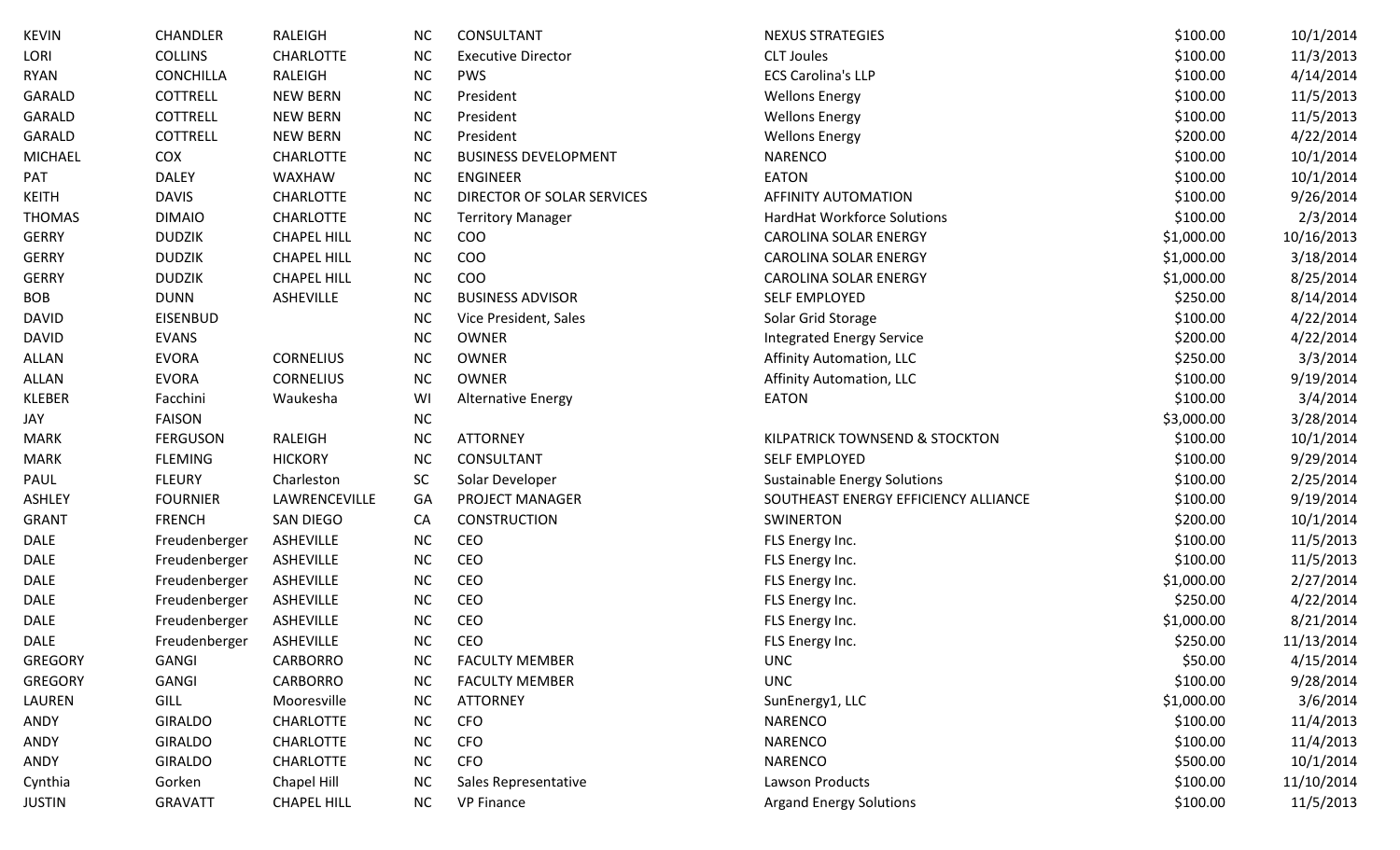| <b>JUSTIN</b>   | <b>GRAVATT</b>   | <b>CHAPEL HILL</b>  | <b>NC</b> | <b>VP Finance</b>                        | <b>Argand Energy Solutions</b>              | \$100.00   | 11/5/2013  |
|-----------------|------------------|---------------------|-----------|------------------------------------------|---------------------------------------------|------------|------------|
| <b>JUSTIN</b>   | <b>GRAVATT</b>   | <b>CHAPEL HILL</b>  | <b>NC</b> | <b>VP Finance</b>                        | <b>Argand Energy Solutions</b>              | \$100.00   | 10/1/2014  |
| <b>MICHAEL</b>  | <b>GRAVES</b>    | Ponte Vedra Beach   | FL.       | Solar Business Development               | Schneider Electric                          | \$100.00   | 10/31/2013 |
| <b>MICHAEL</b>  | <b>GRAVES</b>    | Ponte Vedra Beach   | FL.       | Solar Business Development               | Schneider Electric                          | \$100.00   | 4/15/2014  |
| <b>KENNY</b>    | GREENE           | SALISBURY           | NC        | PRESIDENT                                | Greene Enterprises of High Rock Lake        | \$150.00   | 8/14/2014  |
| Latham          | Grimes           | Chapel Hill         | NC        | Attorney                                 | Strata Solar, LLC                           | \$250.00   | 11/13/2014 |
| <b>JONATHAN</b> | <b>GROSS</b>     | <b>CHARLOTTE</b>    | NC        | CPA / Renewable Energy Financial Consult | CohnReznick LLP                             | \$250.00   | 11/5/2013  |
| <b>JONATHAN</b> | <b>GROSS</b>     | <b>CHARLOTTE</b>    | NC        | CPA / Renewable Energy Financial Consult | CohnReznick LLP                             | \$250.00   | 3/4/2014   |
| <b>JONATHAN</b> | <b>GROSS</b>     | <b>CHARLOTTE</b>    | NC        | CPA / Renewable Energy Financial Consult | CohnReznick LLP                             | \$250.00   | 10/1/2014  |
| WILLIAM         | <b>GRUB</b>      | <b>CHARLOTTE</b>    | NC        | CEO                                      | <b>GRUBB PROPERTIES</b>                     | \$250.00   | 10/1/2014  |
| Deepak          | Gupta            | Rochester Hills     | MI        | Director                                 | Dongan Electric Mfg. Co.                    | \$500.00   | 11/12/2014 |
| CARSON          | HARKRADER        | <b>DURHAM</b>       | NC        | <b>MARKETING</b>                         | Carolina Solar Energy                       | \$500.00   | 1/15/2014  |
| <b>RICHARD</b>  | HARKRADER        | <b>DURHAM</b>       | NC        | <b>SOLAR INSTALLER</b>                   | CAROLINA SOLAR ENERGY LLC                   | \$3,500.00 | 1/27/2014  |
| <b>RICHARD</b>  | <b>HARKRADER</b> | <b>DURHAM</b>       | <b>NC</b> | <b>SOLAR INSTALLER</b>                   | CAROLINA SOLAR ENERGY LLC                   | \$500.00   | 3/21/2014  |
| CARSON          | HARKRADER        | <b>DURHAM</b>       | NC        | <b>MARKETING</b>                         | Carolina Solar Energy                       | \$100.00   | 8/12/2014  |
| <b>RICHARD</b>  | <b>HARKRADER</b> | <b>DURHAM</b>       | NC        | <b>SOLAR INSTALLER</b>                   | CAROLINA SOLAR ENERGY LLC                   | \$1,000.00 | 8/25/2014  |
| PEDEN           | <b>HARRIS</b>    | <b>CHARLOTTE</b>    | NC        | <b>Project Manager</b>                   | <b>Birdseye Renewable Energy</b>            | \$100.00   | 11/5/2013  |
| <b>CLAY</b>     | <b>HARTMAN</b>   |                     | <b>NC</b> | COO                                      | <b>ENTROPY SOLAR</b>                        | \$250.00   | 10/1/2014  |
| Rocky           | Hartman          | Greensboro          | NC        | President                                | HardHat Workforce Solutions, LLC            | \$1,000.00 | 11/14/2014 |
| <b>BRIAN</b>    | <b>HENDON</b>    | WINSTON-SALEM       | <b>NC</b> | <b>ATTORNEY</b>                          | <b>Blanco Tackabery</b>                     | \$250.00   | 11/5/2013  |
| AMY             | <b>HOCKADAY</b>  | HENDERSONVILLE      | <b>NC</b> |                                          | <b>FLS ENERGY</b>                           | \$100.00   | 8/21/2014  |
| Marc            | Holcomb          | Advance             | NC        | Sr VP                                    | HardHat Workforce Solutions                 | \$250.00   | 11/13/2014 |
| <b>MARC</b>     | <b>HOLCOMBE</b>  | ADVANCE             | NC        | SR VP                                    | HARDHAT WORKFORCE SOLUTIONS                 | \$250.00   | 10/30/2013 |
| CARLOS          | HOME             | <b>FAYETTEVILLE</b> | NC        | <b>SOLAR INSTALLER</b>                   | Horne Brothers Construction, INC            | \$600.00   | 8/13/2014  |
| <b>JACK</b>     | <b>HORNE</b>     | STEDMAN             | NC        | PRESIDENT                                | HOME BROTHERS CONSTRUCTION - SOLAR DIVISION | \$500.00   | 10/28/2013 |
| <b>KENNY</b>    | <b>HUGHES</b>    | ALPHARETTA          | GA        | <b>SALES DIRECTOR</b>                    | <b>SUNIVA</b>                               | \$250.00   | 8/19/2014  |
| <b>ROBERT</b>   | <b>JEFFORDS</b>  | <b>CHARLOTTE</b>    | NC        | SALESMAN                                 | <b>DIRECT POWER</b>                         | \$100.00   | 9/17/2014  |
| <b>DANNY</b>    | <b>JENSEN</b>    | SALISBURY           | NC        | PROJECT MANAGER                          | <b>FLS POWER</b>                            | \$100.00   | 8/18/2014  |
| <b>CYRUS</b>    | <b>JOHNSON</b>   | <b>CHARLOTTE</b>    | NC        | <b>ATTORNEY</b>                          | <b>WOMBLE CARLYLE</b>                       | \$100.00   | 9/29/2014  |
| <b>ANDREA</b>   | <b>JONES</b>     | <b>CHARLOTTE</b>    | <b>NC</b> | SALES                                    | HD POWER SUPPLY SOLUTIONS                   | \$100.00   | 9/29/2014  |
| <b>STEPHEN</b>  | <b>KALLAND</b>   | <b>CARY</b>         | <b>NC</b> | <b>CENTER DIRECTOR</b>                   | <b>NC STATE UNIVERSITY</b>                  | \$100.00   | 4/15/2013  |
| <b>STEPHEN</b>  | <b>KALLAND</b>   | <b>CARY</b>         | <b>NC</b> | <b>CENTER DIRECTOR</b>                   | <b>NC STATE UNIVERSITY</b>                  | \$100.00   | 11/12/2013 |
| <b>STEPHEN</b>  | <b>KALLAND</b>   | <b>CARY</b>         | <b>NC</b> | <b>CENTER DIRECTOR</b>                   | <b>NC STATE UNIVERSITY</b>                  | \$100.00   | 4/2/2014   |
| KEN             | KAPLAN           | ASHEVILLE           | NC        |                                          | <b>FLS ENERGY</b>                           | \$100.00   | 8/21/2014  |
| <b>RYAN</b>     | KELLY            | <b>GASTONIA</b>     | NC        | SALES                                    | SCHLETTER, INC                              | \$100.00   | 8/21/2014  |
| <b>BLAIR</b>    | <b>KENDALL</b>   | <b>DURHAM</b>       | NC        | Director of Business Development         | POWERSECURE SOLAR                           | \$250.00   | 11/6/2013  |
| <b>BLAIR</b>    | <b>KENDALL</b>   | <b>DURHAM</b>       | NC        | Director of Business Development         | POWERSECURE SOLAR                           | \$250.00   | 3/3/2014   |
| <b>BLAIR</b>    | <b>KENDALL</b>   | <b>DURHAM</b>       | NC        | Director of Business Development         | POWERSECURE SOLAR                           | \$250.00   | 4/22/2014  |
| <b>BLAIR</b>    | KENDALL          | <b>DURHAM</b>       | <b>NC</b> | Director of Business Development         | POWERSECURE SOLAR                           | \$500.00   | 8/22/2014  |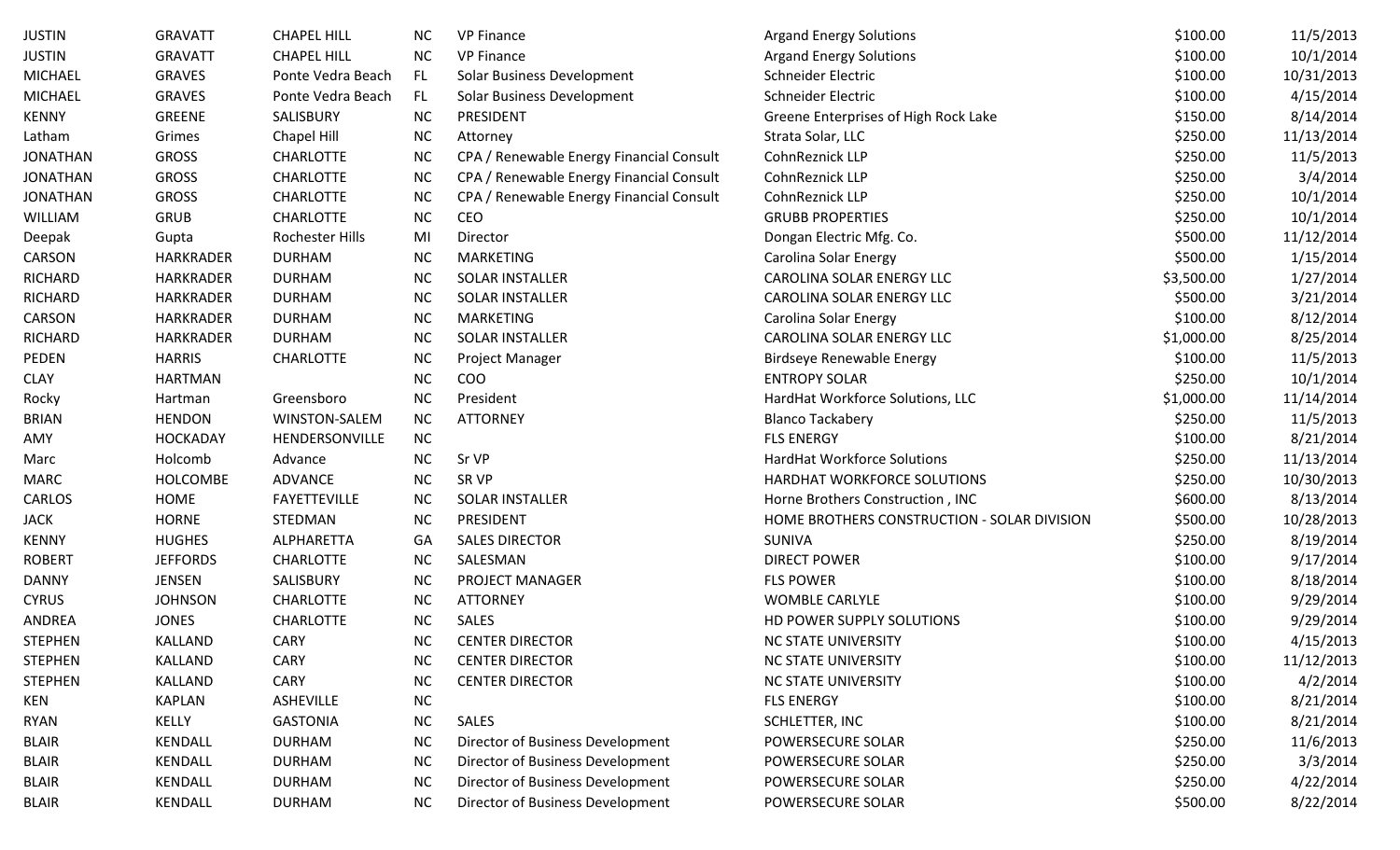| <b>BLAIR</b> | <b>KENDALL</b>      | <b>DURHAM</b>        | NC.       | Director of Business Development     | POWERSECURE SOLAR                         | \$500.00   | 10/1/2014  |
|--------------|---------------------|----------------------|-----------|--------------------------------------|-------------------------------------------|------------|------------|
| <b>JAMES</b> | <b>KENNERLY</b>     | RALEIGH              | <b>NC</b> | POLICY ANALYST                       | <b>NC STATE UNIVERSITY</b>                | \$250.00   | 10/30/2013 |
| JAMES        | KENNERLY            | RALEIGH              | <b>NC</b> | POLICY ANALYST                       | <b>NC STATE UNIVERSITY</b>                | \$100.00   | 4/19/2014  |
| MARIA        | <b>KINGERY</b>      | RALEIGH              | <b>NC</b> | <b>OWNER</b>                         | Southern Energy Management                | \$100.00   | 11/5/2013  |
| MARIA        | <b>KINGERY</b>      | RALEIGH              | <b>NC</b> | <b>OWNER</b>                         | Southern Energy Management                | \$100.00   | 11/5/2013  |
| MARIA        | <b>KINGERY</b>      | RALEIGH              | <b>NC</b> | <b>OWNER</b>                         | Southern Energy Management                | \$500.00   | 4/22/2014  |
| MARIA        | <b>KINGERY</b>      | RALEIGH              | <b>NC</b> | <b>OWNER</b>                         | Southern Energy Management                | \$1,000.00 | 8/5/2014   |
| DAVE         | <b>KIRKPATRICK</b>  | <b>DURHAM</b>        | <b>NC</b> | <b>VENTURE CAPITAL</b>               | <b>SJF VENTURES</b>                       | \$100.00   | 9/24/2014  |
| ROB          | LAMME               | <b>DURHAM</b>        | <b>NC</b> | CONSULTANT                           | Rob Lamme and Assoc                       | \$250.00   | 12/10/2013 |
| <b>CHRIS</b> | LARSEN              | <b>HILLSBOROUGH</b>  | <b>NC</b> | <b>Business Development</b>          | <b>QBotix</b>                             | \$100.00   | 11/5/2013  |
| <b>CHRIS</b> | LARSEN              | <b>HILLSBOROUGH</b>  | <b>NC</b> | <b>Business Development</b>          | QBotix                                    | \$100.00   | 11/5/2013  |
| <b>CHRIS</b> | LARSEN              | HILLSBOROUGH         | <b>NC</b> | <b>Business Development</b>          | QBotix                                    | \$100.00   | 4/21/2014  |
| SCOTT        | LASTER              | <b>FUQUAY VARINA</b> | <b>NC</b> | SENIOR POLITICAL ADVISOR             | SOUTHERN STRATEGY GROUP OF NORTH CAROLINA | \$750.00   | 8/27/2013  |
| SCOTT        | LASTER              | <b>FUQUAY VARINA</b> | <b>NC</b> | SENIOR POLITICAL ADVISOR             | SOUTHERN STRATEGY GROUP OF NORTH CAROLINA | \$100.00   | 4/8/2014   |
| <b>NANCY</b> | <b>LAUFFER</b>      | HENDERSONVILLE       | <b>NC</b> |                                      | <b>FLS ENERGY</b>                         | \$250.00   | 8/21/2014  |
| ROB          | LEASE               | RALEIGH              | <b>NC</b> | VP, SALES                            | ARGAND ENERGY SOLUTIONS                   | \$250.00   | 10/16/2013 |
| ROB          | LEASE               | RALEIGH              | <b>NC</b> | VP, SALES                            | ARGAND ENERGY SOLUTIONS                   | \$250.00   | 4/9/2014   |
| ROB          | LEASE               | RALEIGH              | <b>NC</b> | VP, SALES                            | ARGAND ENERGY SOLUTIONS                   | \$250.00   | 9/29/2014  |
| ERIK         | <b>LENSCH</b>       | <b>CHAPEL HILL</b>   | NC.       | PRESIDENT                            | ARGAND ENERGY SOLUTIONS                   | \$250.00   | 10/28/2013 |
| ERIK         | <b>LENSCH</b>       | <b>CHAPEL HILL</b>   | NC.       | PRESIDENT                            | ARGAND ENERGY SOLUTIONS                   | \$500.00   | 9/23/2014  |
| STEVEN       | <b>LEVITAS</b>      | RALEIGH              | <b>NC</b> | <b>ATTORNEY</b>                      | Kilpatrick Townsend & Stockton LLP        | \$250.00   | 10/18/2013 |
| STEVEN       | <b>LEVITAS</b>      | RALEIGH              | <b>NC</b> | <b>ATTORNEY</b>                      | Kilpatrick Townsend                       | \$100.00   | 4/21/2014  |
| JEFFERY      | LOWDERMILK          | ASHEVILLE            | <b>NC</b> | CEO                                  | <b>TSA CHOICE</b>                         | \$100.00   | 8/21/2014  |
| RANDY        | LUCAS               | <b>CHARLOTTE</b>     | <b>NC</b> | <b>Principal Consultant</b>          | Lucas Tax + Energy Consulting             | \$75.00    | 11/5/2013  |
| RANDY        | LUCAS               | <b>CHARLOTTE</b>     | <b>NC</b> | <b>Principal Consultant</b>          | Lucas Tax + Energy Consulting             | \$75.00    | 11/5/2013  |
| RANDY        | LUCAS               | <b>CHARLOTTE</b>     | <b>NC</b> | <b>Principal Consultant</b>          | Lucas Tax + Energy Consulting             | \$125.00   | 3/3/2014   |
| RANDY        | LUCAS               | <b>CHARLOTTE</b>     | <b>NC</b> | <b>Principal Consultant</b>          | Lucas Tax + Energy Consulting             | \$200.00   | 4/22/2014  |
| RANDY        | <b>LUCAS</b>        | <b>CHARLOTTE</b>     | <b>NC</b> | <b>Principal Consultant</b>          | Lucas Tax + Energy Consulting             | \$150.00   | 10/1/2014  |
| <b>BRUCE</b> | <b>MAGRUDER</b>     | <b>MATTHEWS</b>      | <b>NC</b> | Engineer / Business Developement     | McGavran Engineering P.C.                 | \$100.00   | 11/1/2013  |
| <b>BRUCE</b> | <b>MAGRUDER</b>     | <b>MATTHEWS</b>      | <b>NC</b> | <b>ENGINEER</b>                      | McGavran Engineering P.C.                 | \$100.00   | 4/21/2014  |
| <b>BRUCE</b> | <b>MAGRUDER</b>     | <b>MATTHEWS</b>      | <b>NC</b> | Engineer / Business Developement     | McGavran Engineering P.C.                 | \$100.00   | 9/19/2014  |
| MANDY        | <b>MAHONEY</b>      | <b>ATLANTA</b>       | GA        | PRESIDENT                            | Southeast Energy Efficiency Alliance      | \$100.00   | 9/11/2014  |
| MELISSA      | <b>MALKIN-WEBER</b> | <b>DURHAM</b>        | <b>NC</b> | SUSTAINABILITY DIRECTOR              | SELF HELP CREDIT UNION                    | \$100.00   | 10/1/2014  |
| DAVID        | <b>MARCH</b>        | <b>BELMONT</b>       | <b>NC</b> | <b>MANAGING PARTNER</b>              | <b>Entropy Investment Management</b>      | \$100.00   | 3/4/2014   |
| FRANK        | MARSHALL            | ASHEVILLE            | <b>NC</b> | <b>Public Relations &amp; Policy</b> | <b>FLS ENERGY</b>                         | \$250.00   | 3/4/2014   |
| FRANK        | MARSHALL            | ASHEVILLE            | <b>NC</b> | <b>Public Relations &amp; Policy</b> | <b>FLS ENERGY</b>                         | \$250.00   | 4/22/2014  |
| FRANK        | MARSHALL            | ASHEVILLE            | <b>NC</b> | <b>Public Relations &amp; Policy</b> | <b>FLS ENERGY</b>                         | \$1,000.00 | 8/19/2014  |
| FRANK        | MARSHALL            | ASHEVILLE            | <b>NC</b> | <b>Public Relations &amp; Policy</b> | <b>FLS ENERGY</b>                         | \$250.00   | 11/13/2014 |
| WILLIAM      | <b>MAUNEY</b>       | <b>CHARLOTTE</b>     | NC        | <b>Curriculum Manager</b>            | Everblue                                  | \$100.00   | 11/5/2013  |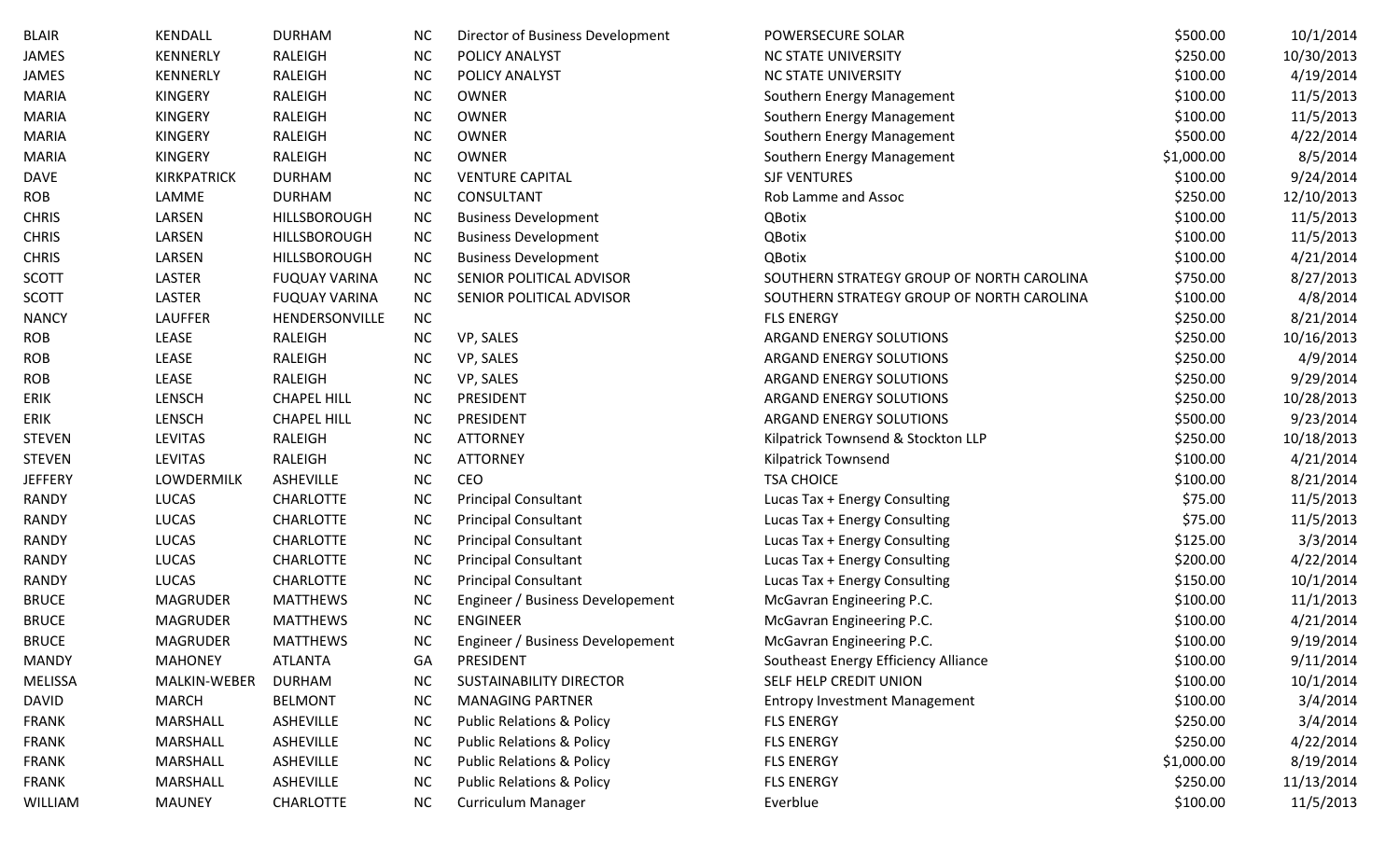| <b>GENE</b>      | <b>MAUNEY</b>     | <b>CHARLOTTE</b>   | NC.       | PROJECT MANAGER                       | <b>EVERBLUE</b>                                 | \$100.00 | 9/10/2014  |
|------------------|-------------------|--------------------|-----------|---------------------------------------|-------------------------------------------------|----------|------------|
| JOHN             | <b>MCCAULEY</b>   | WESTFIELD          | <b>NJ</b> | <b>SALES</b>                          | <b>SMA AMERICA</b>                              | \$250.00 | 9/17/2014  |
| <b>BETSY</b>     | <b>MCCORKLE</b>   | <b>CARY</b>        | <b>NC</b> | Director of Government Affairs        | NORTH CAROLINA SUSTAINABLE ENERGY ASSOCIATION   | \$100.00 | 12/2/2013  |
| <b>BETSY</b>     | <b>MCCORKLE</b>   | <b>CARY</b>        | <b>NC</b> | <b>Director of Government Affairs</b> | NORTH CAROLINA SUSTAINABLE ENERGY ASSOCIATION   | \$100.00 | 12/2/2013  |
| <b>BETSY</b>     | <b>MCCORKLE</b>   | <b>CARY</b>        | <b>NC</b> | <b>Director of Government Affairs</b> | NORTH CAROLINA SUSTAINABLE ENERGY ASSOCIATION   | \$1.00   | 3/30/2014  |
| <b>BETSY</b>     | <b>MCCORKLE</b>   | <b>CARY</b>        | <b>NC</b> | <b>Director of Government Affairs</b> | NORTH CAROLINA SUSTAINABLE ENERGY ASSOCIATION   | \$25.00  | 9/4/2014   |
| <b>BETSY</b>     | <b>MCCORKLE</b>   | <b>CARY</b>        | <b>NC</b> | <b>Director of Government Affairs</b> | NORTH CAROLINA SUSTAINABLE ENERGY ASSOCIATION   | \$25.00  | 10/7/2014  |
| <b>BETSY</b>     | <b>MCCORKLE</b>   | <b>CARY</b>        | <b>NC</b> | Director of Government Affairs        | NORTH CAROLINA SUSTAINABLE ENERGY ASSOCIATION   | \$25.00  | 11/4/2014  |
| <b>BETSY</b>     | <b>MCCORKLE</b>   | <b>CARY</b>        | <b>NC</b> | Director of Government Affairs        | NORTH CAROLINA SUSTAINABLE ENERGY ASSOCIATION   | \$25.00  | 12/4/2014  |
| <b>DANIEL</b>    | <b>MCCREADY</b>   | <b>CHARLOTTE</b>   | <b>NC</b> | <b>INVESTOR</b>                       | <b>DOUBLE TIME CAPITAL</b>                      | \$250.00 | 9/6/2014   |
| <b>HEATH</b>     | <b>MCLAUGHLIN</b> | APOPKA             | FL.       | SALES AND BUSINESS DEVELOPMENT        | <b>SOLON CORPORATION</b>                        | \$100.00 | 10/17/2013 |
| <b>HEATH</b>     | <b>MCLAUGHLIN</b> | APOPKA             | FL.       | SALES AND BUSINESS DEVELOPMENT        | <b>SOLON CORPORATION</b>                        | \$100.00 | 4/21/2014  |
| <b>HEATH</b>     | <b>MCLAUGHLIN</b> | APOPKA             | FL        | SALES AND BUSINESS DEVELOPMENT        | <b>SOLON CORPORATION</b>                        | \$100.00 | 9/22/2014  |
| <b>MATHEW</b>    | <b>MEARES</b>     | <b>RICHMOND</b>    | VA        | <b>FINANCE</b>                        | Sunworks NC LLC                                 | \$100.00 | 11/5/2013  |
| Colin            | Meulman           | Pineville          | <b>NC</b> | <b>Outside Sales</b>                  | Gexpro                                          | \$100.00 | 11/11/2014 |
| <b>RICH</b>      | <b>MILANESE</b>   | <b>CHARLOTTE</b>   | <b>NC</b> | PV RACKING MANUFACTURER               | Daetwyler Clean Energy                          | \$100.00 | 10/29/2013 |
| <b>RICH</b>      | MILANESE          | <b>CHARLOTTE</b>   | <b>NC</b> | PV RACKING MANUFACTURER               | Daetwyler Clean Energy                          | \$100.00 | 10/29/2013 |
| <b>RICH</b>      | <b>MILANESE</b>   | <b>CHARLOTTE</b>   | <b>NC</b> | PV RACKING MANUFACTURER               | Daetwyler Clean Energy                          | \$500.00 | 1/27/2014  |
| <b>RICH</b>      | <b>MILANESE</b>   | <b>CHARLOTTE</b>   | <b>NC</b> | PV RACKING MANUFACTURER               | Daetwyler Clean Energy                          | \$100.00 | 10/1/2014  |
| <b>KATHY</b>     | <b>MILLER</b>     | <b>CARY</b>        | <b>NC</b> | CEO                                   | YES! SOLAR SOLUTIONS                            | \$100.00 | 11/5/2013  |
| <b>KATHY</b>     | <b>MILLER</b>     | <b>CARY</b>        | <b>NC</b> | CEO                                   | YES! SOLAR SOLUTIONS                            | \$100.00 | 11/5/2013  |
| <b>STEW</b>      | <b>MILLER</b>     | <b>CARY</b>        | <b>NC</b> | President                             | Yes! Solar Solutions                            | \$100.00 | 11/5/2013  |
| <b>KATHY</b>     | <b>MILLER</b>     | <b>CARY</b>        | <b>NC</b> | CEO                                   | YES! SOLAR SOLUTIONS                            | \$500.00 | 3/13/2014  |
| <b>DANIEL</b>    | <b>MILLER</b>     | RALEIGH            | <b>NC</b> | <b>EXECUTIVE DIRECTOR</b>             | North Carolina Building Performance Association | \$100.00 | 4/21/2014  |
| <b>RYAN</b>      | <b>MILLER</b>     | RALEIGH            | <b>NC</b> | <b>EXECUTIVE DIRECTOR</b>             | North Carolina Building Performance Association | \$100.00 | 9/9/2014   |
| <b>KATHY</b>     | <b>MILLER</b>     | <b>CARY</b>        | <b>NC</b> | CEO                                   | YES! SOLAR SOLUTIONS                            | \$500.00 | 9/20/2014  |
| <b>KATHY</b>     | <b>MILLER</b>     | <b>CARY</b>        | <b>NC</b> | CEO                                   | YES! SOLAR SOLUTIONS                            | \$250.00 | 11/12/2014 |
| <b>CHARLOTTE</b> | <b>MITCHELL</b>   | RALEIGH            | <b>NC</b> | <b>ATTORNEY</b>                       | Styers, Kemerait & Mitchell                     | \$100.00 | 11/5/2013  |
| <b>GREG</b>      | <b>MONTGOMERY</b> | <b>GASTONIA</b>    | <b>NC</b> | <b>CFO</b>                            | <b>ABUNDANT POWER</b>                           | \$100.00 | 10/24/2013 |
| GREG             | <b>MONTGOMERY</b> | <b>GASTONIA</b>    | NC        | <b>CFO</b>                            | <b>ABUNDANT POWER</b>                           | \$100.00 | 10/24/2013 |
| <b>GREG</b>      | <b>MONTGOMERY</b> | <b>GASTONIA</b>    | <b>NC</b> | <b>CFO</b>                            | <b>ABUNDANT POWER</b>                           | \$250.00 | 1/27/2014  |
| <b>GREG</b>      | <b>MONTGOMERY</b> | <b>GASTONIA</b>    | NC.       | <b>CFO</b>                            | <b>ABUNDANT POWER</b>                           | \$100.00 | 4/11/2014  |
| APRIL            | <b>MONTGOMERY</b> | SANFORD            | NC        | <b>DEVELOPER</b>                      | <b>REAP</b>                                     | \$100.00 | 4/21/2014  |
| APRIL            | <b>MONTGOMERY</b> | SANFORD            | <b>NC</b> | <b>DEVELOPER</b>                      | <b>REAP</b>                                     | \$100.00 | 4/21/2014  |
| APRIL            | <b>MONTGOMERY</b> | SANFORD            | NC        | <b>DEVELOPER</b>                      | <b>REAP</b>                                     | \$100.00 | 10/1/2014  |
| Cullen           | Morris            | Cary               | <b>NC</b> |                                       | Strata Solar                                    | \$300.00 | 11/7/2014  |
| <b>JOHN</b>      | <b>MORRISON</b>   | <b>CHAPEL HILL</b> | <b>NC</b> | COO                                   | <b>STRATA SOLAR</b>                             | \$250.00 | 11/5/2013  |
| <b>JOHN</b>      | <b>MORRISON</b>   | <b>CHAPEL HILL</b> | <b>NC</b> | <b>COO</b>                            | <b>STRATA SOLAR</b>                             | \$91.25  | 11/14/2014 |
| <b>JOHN</b>      | <b>MORRISON</b>   | <b>CHAPEL HILL</b> | <b>NC</b> | COO                                   | <b>STRATA SOLAR</b>                             | \$91.25  | 11/19/2014 |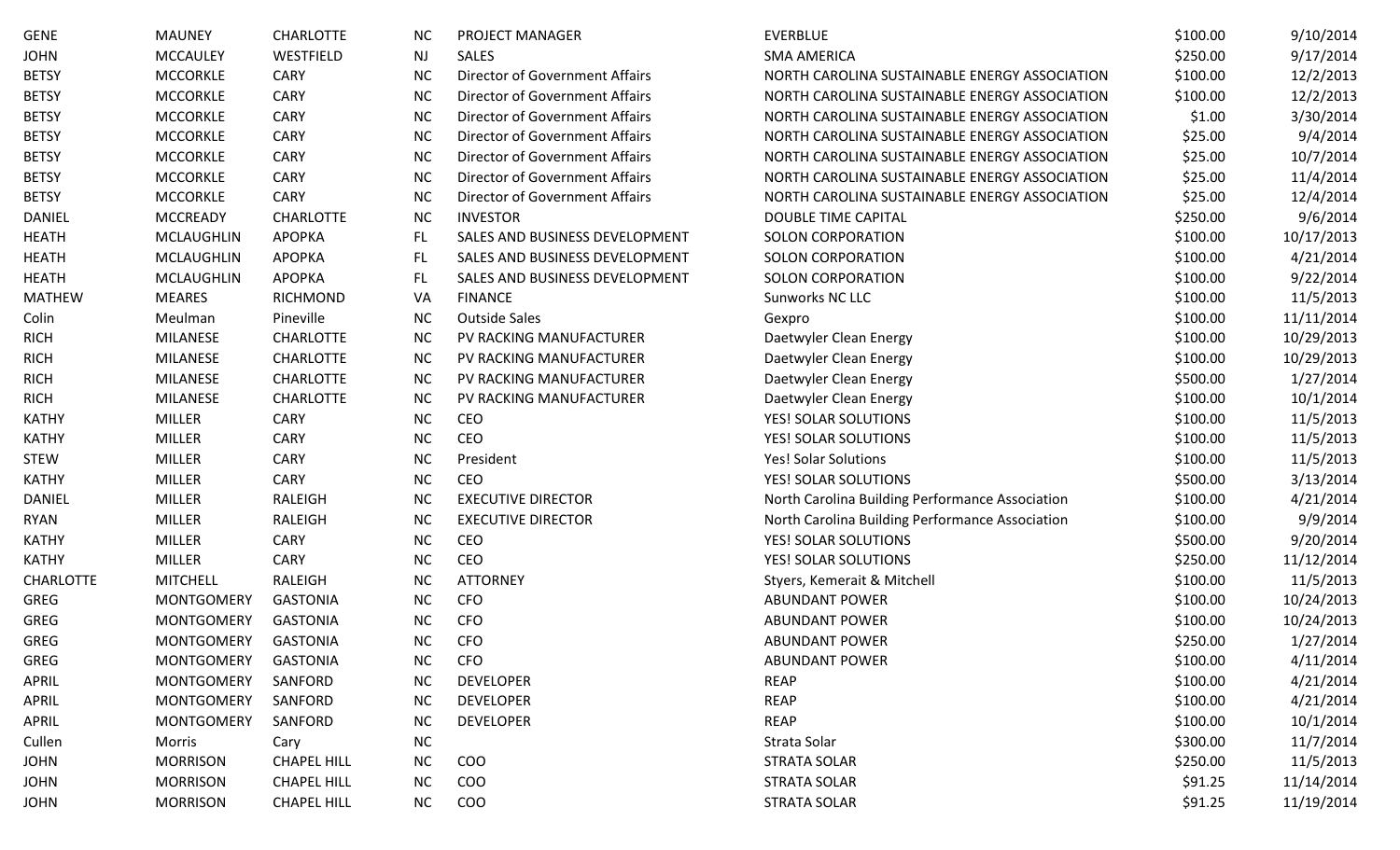| JOHN          | <b>MORRISON</b>  | <b>CHAPEL HILL</b>   | NC.       | COO                                 | <b>STRATA SOLAR</b>                             | \$91.25    | 12/22/2014 |
|---------------|------------------|----------------------|-----------|-------------------------------------|-------------------------------------------------|------------|------------|
| GREG          | <b>NESS</b>      | <b>ASHEVILLE</b>     | <b>NC</b> | <b>ATTORNEY</b>                     | <b>FLS ENERGY</b>                               | \$250.00   | 8/10/2014  |
| GREG          | <b>NESS</b>      | ASHEVILLE            | <b>NC</b> | <b>ATTORNEY</b>                     | <b>FLS ENERGY</b>                               | \$100.00   | 10/1/2014  |
| <b>TONY</b>   | <b>NEWSOME</b>   | CANDLER              | <b>NC</b> | <b>BROKER</b>                       | <b>BANKERS INSURANCE LLC</b>                    | \$100.00   | 8/11/2014  |
| PHIL          | <b>NYBORG</b>    | <b>CHAPEL HILL</b>   | <b>NC</b> | CEO                                 | <b>ENlight Solar LLC</b>                        | \$250.00   | 2/27/2014  |
| PHIL          | <b>NYBORG</b>    | <b>CHAPEL HILL</b>   | <b>NC</b> | CEO                                 | <b>ENlight Solar LLC</b>                        | \$250.00   | 4/1/2014   |
| PHIL          | <b>NYBORG</b>    | <b>CHAPEL HILL</b>   | <b>NC</b> | CEO                                 | <b>ENlight Solar LLC</b>                        | \$100.00   | 9/29/2014  |
| Phil          | Nyborg           | Chapel Hill          | <b>NC</b> | Developer                           | <b>ENlight Solar, LLC</b>                       | \$100.00   | 11/10/2014 |
| ROGER         | <b>ODONNELL</b>  | <b>ANNAPOLIS</b>     | <b>MD</b> | Alternative Energy Sales Manager    | <b>EATON</b>                                    | \$100.00   | 3/3/2014   |
| MARY          | <b>OGBURN</b>    | WINSTON-SALEM        | NC        | <b>ATTORNEY</b>                     | <b>Blanco Tackabery</b>                         | \$100.00   | 11/5/2013  |
| PETER         | OLMSTEAD         | LANCASTER            | PA        | Regional Director - East Coast      | <b>VOTE SOLAR</b>                               | \$100.00   | 4/14/2014  |
| PETER         | OLMSTEAD         | LANCASTER            | PA        | Regional Director - East Coast      | <b>VOTE SOLAR</b>                               | \$100.00   | 9/29/2014  |
| JOEL          | <b>OLSEN</b>     | <b>CORNELIUS</b>     | <b>NC</b> | PRESIDENT                           | O <sub>2</sub> energies                         | \$1,500.00 | 3/11/2014  |
| JOEL          | <b>OLSEN</b>     | <b>CORNELIUS</b>     | <b>NC</b> | PRESIDENT                           | O2energies                                      | \$2,000.00 | 9/15/2014  |
| JESSE         | O'NEAL           |                      | <b>NC</b> | CONSULTANT                          | PERFORMANCE PROJECTS, INC                       | \$100.00   | 10/29/2013 |
| MIKE          | PASTERNAK        | <b>INDIAN TRAIL</b>  | <b>NC</b> | <b>ACCOUNT MANAGER</b>              | <b>GEXPRO</b>                                   | \$250.00   | 8/20/2014  |
| RICHARD       | <b>PAYNE</b>     | <b>CHARLOTTE</b>     | <b>NC</b> | CEO                                 | <b>ReNew Solar</b>                              | \$250.00   | 3/4/2014   |
| Eric          | Payne            | Snow Camp            | <b>NC</b> | Sales Specialist                    | <b>Womack Electric Supply</b>                   | \$100.00   | 11/11/2014 |
| JOHN          | <b>PENTON</b>    | <b>BALL GROUND</b>   | GA        | PV INSTALLER                        | <b>NEI</b>                                      | \$100.00   | 9/29/2014  |
| JOHN          | PETTRONE         | <b>CHARLOTTE</b>     | NC.       | Director of Sales, Encounter Energy | Practis                                         | \$100.00   | 2/14/2014  |
| KYLE          | <b>PETTY</b>     | <b>LYNCHBURG</b>     | VA        | <b>SALES</b>                        | SCHLETTER, INC                                  | \$100.00   | 8/20/2014  |
| GEORGE        | <b>PICKERING</b> | ASHEVILLE            | <b>NC</b> | <b>EXECUTIVE VICE PRESIDENT</b>     | The Biltmore Company                            | \$1,000.00 | 4/22/2014  |
| <b>BRENT</b>  | <b>PLESS</b>     | <b>KANNAPOLIS</b>    | <b>NC</b> | PROJECT MANAGER                     | Archer Controls & Electric, Inc.                | \$100.00   | 8/20/2014  |
| CRAIG         | <b>POFF</b>      |                      | <b>NC</b> | Senior Business Developer           | Iberdrola Renewables                            | \$100.00   | 4/22/2014  |
| Herbert       | Proctor          | <b>Fuquay Varina</b> | <b>NC</b> | Surveyor                            | Stewart-Proctor Engineering and Surveying, PLLC | \$100.00   | 11/13/2014 |
| JILIAN        | <b>PROSSER</b>   | <b>WAKE FOREST</b>   | <b>NC</b> | <b>RETIRED</b>                      | RETIRED                                         | \$100.00   | 4/9/2014   |
| JAY           | <b>RADCLIFFE</b> |                      | <b>NC</b> | PRESIDENT                           | <b>RENU ENERGY SOLUTIONS</b>                    | \$100.00   | 10/1/2014  |
| LYRA          | <b>RAKUSIN</b>   | <b>CARY</b>          | <b>NC</b> | <b>Senior Training Specialist</b>   | NC Clean Energy Technology Center               | \$100.00   | 9/5/2014   |
| KEVIN         | RAYFIELD         | SUMMERVILLE          | <b>NC</b> | <b>CPA</b>                          | Dixon Hughes Goodman LLC                        | \$100.00   | 8/19/2014  |
| LEW           | <b>REYNOLDS</b>  | <b>CHARLOTTE</b>     | <b>NC</b> | <b>EXECUTIVE</b>                    | Entropy Investment Management, LLC              | \$250.00   | 3/4/2014   |
| DALE          | <b>REYNOLDS</b>  | <b>ASHEVILLE</b>     | <b>NC</b> | <b>ELECTRICAL ENGINEER</b>          | <b>MCKIM AND CREED</b>                          | \$100.00   | 8/19/2014  |
| LARRY         | <b>RICE</b>      | RALEIGH              | NC.       | VP Business Development             | <b>ECS Carolinas LLP</b>                        | \$250.00   | 11/4/2013  |
| <b>DENNIS</b> | <b>RICHTER</b>   | <b>CHARLOTTE</b>     | <b>NC</b> | RENEWABLE ENERGY DEVELOPER          | <b>NARENCO SOLAR</b>                            | \$100.00   | 10/19/2013 |
| <b>DENNIS</b> | <b>RICHTER</b>   | <b>CHARLOTTE</b>     | NC        | RENEWABLE ENERGY DEVELOPER          | <b>NARENCO SOLAR</b>                            | \$100.00   | 10/19/2013 |
| <b>DENNIS</b> | <b>RICHTER</b>   | <b>CHARLOTTE</b>     | <b>NC</b> | RENEWABLE ENERGY DEVELOPER          | NARENCO SOLAR                                   | \$500.00   | 1/30/2014  |
| <b>DENNIS</b> | <b>RICHTER</b>   | <b>CHARLOTTE</b>     | NC        | RENEWABLE ENERGY DEVELOPER          | <b>NARENCO SOLAR</b>                            | \$500.00   | 9/22/2014  |
| DONNA         | <b>ROBICHAUD</b> | <b>DENVER</b>        | <b>NC</b> | CONSULTANT                          | <b>QF SOLUTIONS</b>                             | \$100.00   | 2/27/2014  |
| JULIE         | <b>ROBINSON</b>  | <b>DURHAM</b>        | <b>NC</b> | CONSULTANT                          | ROBINSON CONSULTING GROUP                       | \$100.00   | 2/24/2014  |
| KATHERINE     | <b>ROSS</b>      |                      | <b>NC</b> | <b>ATTORNEY</b>                     | <b>PARKER POE</b>                               | \$100.00   | 4/22/2014  |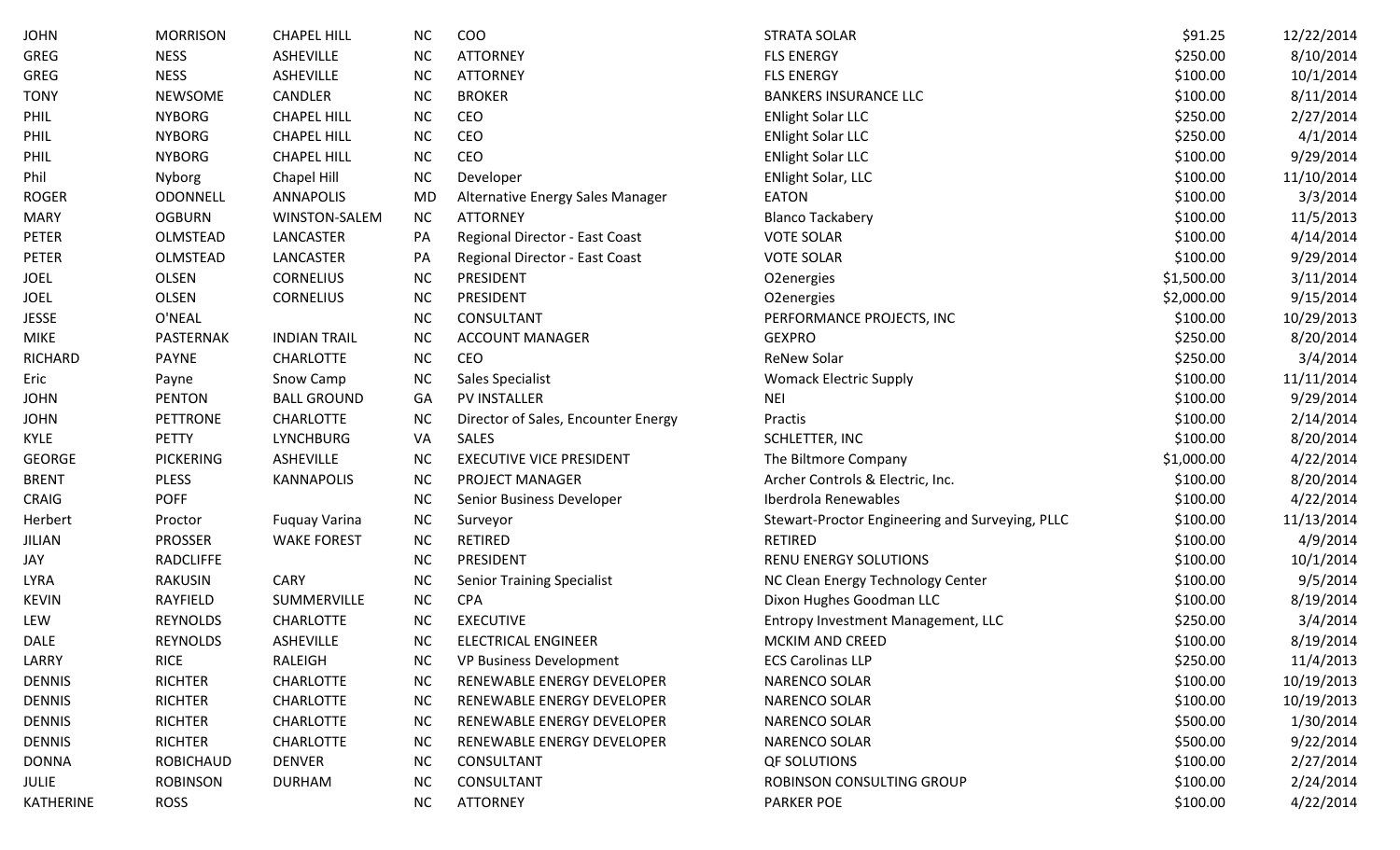| <b>ROBERT</b>   | <b>RUST</b>      | <b>CHARLOTTE</b>     | <b>NC</b> | <b>TERRITORY MANAGER</b>         | WATERFURNACE INTERNATIONAL                    | \$100.00   | 10/21/2013 |
|-----------------|------------------|----------------------|-----------|----------------------------------|-----------------------------------------------|------------|------------|
| <b>DAVE</b>     | <b>SAILOR</b>    |                      | <b>NC</b> | <b>Regional Sales Manager</b>    | Schneider Electric                            | \$300.00   | 4/22/2014  |
| <b>DAVE</b>     | SAILOR           | MT. PLEASANT         | <b>NC</b> | SALES                            | <b>SCHNEIDER ELECTRIC</b>                     | \$100.00   | 10/1/2014  |
| ERIC            | <b>SCHMIDT</b>   |                      | <b>NC</b> | <b>REGIONAL MANAGER</b>          | <b>HardHat Workforce Solutions</b>            | \$100.00   | 2/3/2014   |
| <b>BENJAMIN</b> | <b>SCHNEIDER</b> | <b>DECATUR</b>       | GA        | <b>ENERGY EXECUTIVE</b>          | PowerSecure Inc.                              | \$100.00   | 11/4/2013  |
| BENJAMIN        | <b>SCHNEIDER</b> | <b>DECATUR</b>       | GA        | <b>ENERGY EXECUTIVE</b>          | PowerSecure Inc.                              | \$100.00   | 10/1/2014  |
| <b>EMILY</b>    | <b>SCOFIELD</b>  | <b>CHARLOTTE</b>     | <b>NC</b> | environmental advocate           | <b>USGBC North Carolina</b>                   | \$100.00   | 11/1/2013  |
| <b>DANNY</b>    | SEAGRAVES        | <b>CHARLOTTE</b>     | <b>NC</b> | <b>CLIENT ADVOCATE</b>           | <b>WILLIS</b>                                 | \$100.00   | 8/20/2014  |
| SHANNON         | <b>SMITH</b>     | <b>CHARLOTTE</b>     | NC        | CEO                              | <b>ABUNDANT POWER</b>                         | \$250.00   | 11/3/2013  |
| SHANNON         | <b>SMITH</b>     | <b>CHARLOTTE</b>     | NC        | CEO                              | <b>ABUNDANT POWER</b>                         | \$2,500.00 | 9/6/2014   |
| LOGAN           | <b>STEPHENS</b>  | HUNTERSVILLE         | <b>NC</b> | Project Developer                | O2 energies, Inc.                             | \$250.00   | 11/5/2013  |
| LOGAN           | <b>STEPHENS</b>  | HUNTERSVILLE         | <b>NC</b> | Project Developer                | O2 energies, Inc.                             | \$100.00   | 8/7/2014   |
| <b>JOSEPH</b>   | <b>STEPHENS</b>  | SALISBURY            | <b>NC</b> | <b>GENERAL MANAGER</b>           | Greene Emterprises of High Rock Lake          | \$100.00   | 8/14/2014  |
| LOGAN           | <b>STEPHENS</b>  | HUNTERSVILLE         | <b>NC</b> | Project Developer                | O2 energies, Inc.                             | \$100.00   | 9/12/2014  |
| <b>ERIK</b>     | <b>STEUBE</b>    | <b>SAN FRANCISCO</b> | CA        | Solar Development and Finance    | Ecoplexus, Inc.                               | \$100.00   | 10/31/2013 |
| <b>GEORGE</b>   | <b>STROBEL</b>   | <b>BRADENTON</b>     | FL.       | <b>Tax Credit Placement</b>      | State Tax Credit Exchange, LLC                | \$250.00   | 9/30/2014  |
| <b>BILL</b>     | <b>TAYLOR</b>    |                      | <b>NC</b> | PRESIDENT                        | Daetwyler Clean Energy                        | \$100.00   | 3/4/2014   |
| <b>JUSTIN</b>   | <b>TAYLOR</b>    | WAXHAW               | <b>NC</b> | <b>CONTRACTOR</b>                | PUREPOWERS CONTRACTORS                        | \$100.00   | 10/1/2014  |
| RAYMOND         | TELLELIAN        | MANHASSETT           | <b>NY</b> | <b>SALES MANAGER</b>             | <b>CANADIAN SOLAR</b>                         | \$100.00   | 10/17/2013 |
| RAYMOND         | TELLELIAN        | <b>MANHASSETT</b>    | <b>NY</b> | <b>SALES MANAGER</b>             | <b>CANADIAN SOLAR</b>                         | \$100.00   | 9/5/2014   |
| <b>DAVID</b>    | <b>THOMAS</b>    | HUNTERSVILLE         | <b>NC</b> | <b>Regional Manager</b>          | <b>REC Group</b>                              | \$100.00   | 11/5/2013  |
| <b>DAVID</b>    | <b>THOMAS</b>    | HUNTERSVILLE         | <b>NC</b> | <b>Regional Manager</b>          | <b>REC Group</b>                              | \$100.00   | 11/5/2013  |
| <b>DAVID</b>    | <b>THOMAS</b>    | HUNTERSVILLE         | <b>NC</b> | <b>Regional Manager</b>          | <b>REC Group</b>                              | \$100.00   | 4/22/2014  |
| <b>DAVID</b>    | <b>THOMAS</b>    | HUNTERSVILLE         | <b>NC</b> | <b>Regional Manager</b>          | <b>REC Group</b>                              | \$100.00   | 10/1/2014  |
| <b>RALPH</b>    | <b>THOMPSON</b>  | RALEIGH              | NC        | CEO                              | HOLOCENE CLEAN ENERGY                         | \$250.00   | 10/17/2013 |
| <b>RALPH</b>    | <b>THOMPSON</b>  | RALEIGH              | <b>NC</b> | CEO                              | HOLOCENE CLEAN ENERGY                         | \$2,500.00 | 10/6/2014  |
| <b>JASON</b>    | TRUESDALE        | <b>CHAPEL HILL</b>   | <b>NC</b> | self employed - fence contractor | <b>Fortress Fencing LLC</b>                   | \$250.00   | 11/12/2013 |
| <b>JASON</b>    | TRUESDALE        | <b>CHAPEL HILL</b>   | <b>NC</b> | <b>OWNER</b>                     | <b>Fortress Fencing LLC</b>                   | \$250.00   | 4/21/2014  |
| <b>JASON</b>    | TRUESDALE        | <b>CHAPEL HILL</b>   | <b>NC</b> | self employed - fence contractor | <b>Fortress Fencing LLC</b>                   | \$250.00   | 8/21/2014  |
| <b>JERRY</b>    | <b>TYLMAN</b>    | <b>CHARLOTTE</b>     | <b>NC</b> | CONSULTANT                       | <b>GREENWAY SOLUTIONS</b>                     | \$1,000.00 | 1/31/2014  |
| <b>IVAN</b>     | <b>URLAUB</b>    | <b>DURHAM</b>        | <b>NC</b> | <b>EXECUTIVE DIRECTOR</b>        | NORTH CAROLINA SUSTAINABLE ENERGY ASSOCIATION | \$100.00   | 2/8/2013   |
| <b>IVAN</b>     | <b>URLAUB</b>    | <b>DURHAM</b>        | <b>NC</b> | <b>EXECUTIVE DIRECTOR</b>        | NORTH CAROLINA SUSTAINABLE ENERGY ASSOCIATION | \$50.00    | 11/30/2013 |
| <b>IVAN</b>     | <b>URLAUB</b>    | <b>DURHAM</b>        | <b>NC</b> | <b>EXECUTIVE DIRECTOR</b>        | NORTH CAROLINA SUSTAINABLE ENERGY ASSOCIATION | \$25.00    | 2/24/2014  |
| <b>BUTCH</b>    | WAGGONER         | <b>KANNAPOLIS</b>    | NC        | PRESIDENT                        | Archer Controls & Electric, Inc.              | \$100.00   | 8/20/2014  |
| LANE            | WALLACE          | RALEIGH              | NC        | <b>GRADUATE STUDENT</b>          | DUKE UNIVERSITY                               | \$100.00   | 10/30/2013 |
| JOE             | WALSH            | DAVIDSON             | NC        | Director, Government Services    | ABM GOVERNMENT SERVICES                       | \$100.00   | 2/26/2014  |
| RYAN            | <b>WHITMORE</b>  | <b>CHARLOTTE</b>     | <b>NC</b> | <b>ENGINEER</b>                  | <b>SELF EMPLOYED</b>                          | \$100.00   | 9/8/2014   |
| <b>CATHY</b>    | WILHELM          | <b>CHAPEL HILL</b>   | <b>NC</b> | <b>OFFICE MANAGER</b>            | <b>STRATA SOLAR</b>                           | \$2,500.00 | 11/5/2013  |
| <b>CATHY</b>    | WILHELM          | <b>CHAPEL HILL</b>   | <b>NC</b> | <b>OFFICE MANAGER</b>            | <b>STRATA SOLAR</b>                           | \$2,500.00 | 3/11/2014  |